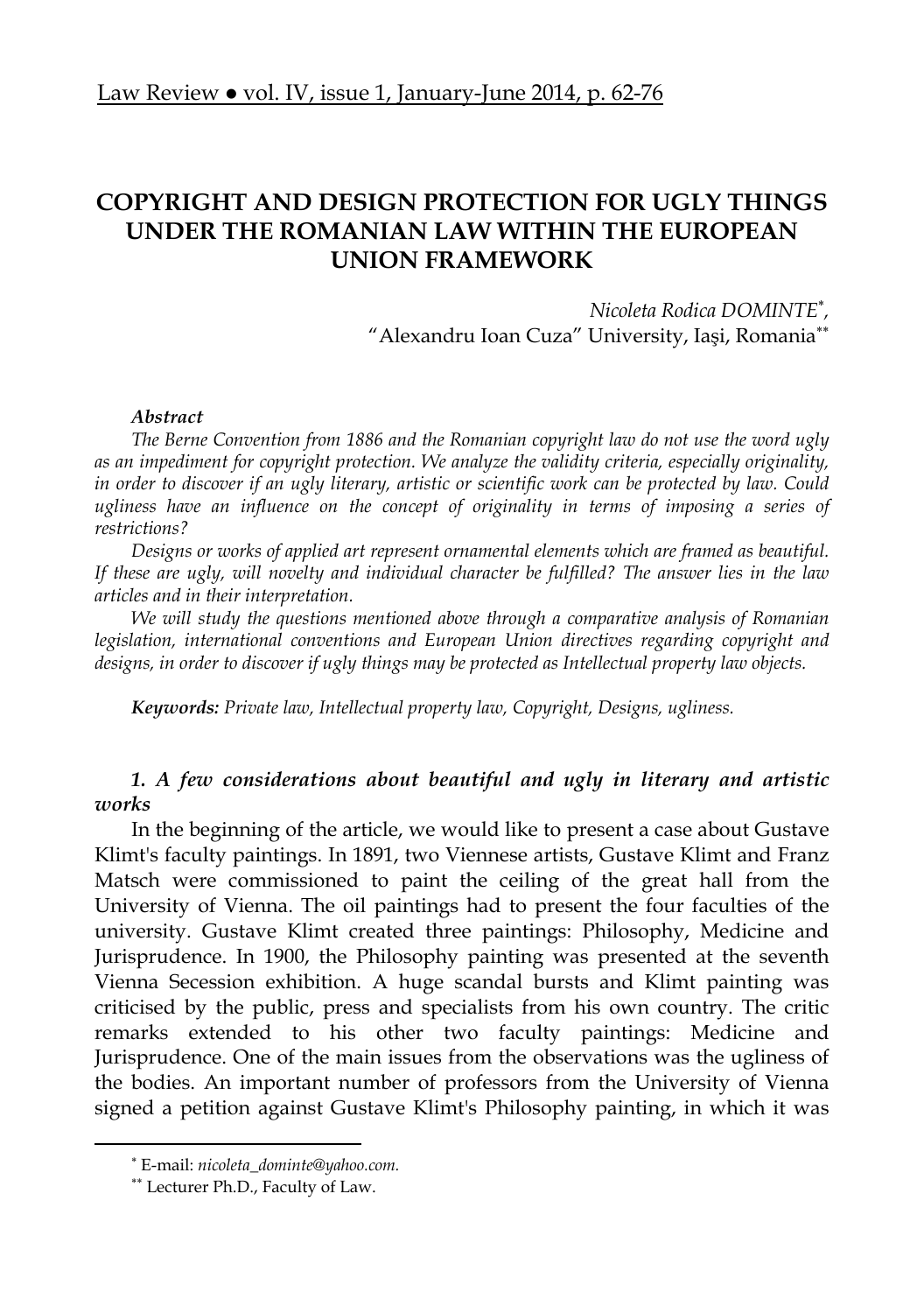mentioned the "*aesthetic failure*" of the author. On the other hand, the painting was awarded with a golden medal at the World International Exhibition in Paris in 1900. Also, Klimt's faculty paintings were defended by foreigners. In 1945, Gustave Klimt faculty paintings were destroyed, but there are black and white photos with these three contested paintings1. From a juridical point of view, the main question is if Gustave Klimt faculty paintings were a work of art which can be protected by copyright? Can the ugliness from a work of art be protected by copyright?

If nature created beautiful and ugly things, should artworks portray only the beautiful ones? "*Aesthetic is the science of beauty, but it's an imprecise one*"2. Science works with objective notions, while aesthetics performs with subjective elements that have an imprecise nature. Aristotle and Kant said that ugly things can be expressed in a beautiful way in artworks<sup>3</sup>. Though, natural ugly things can be portrayed in art within a beautiful way. Such works of art are a poetic trope, because an ugly subject is embodied in beautiful artworks.

In order to continue our analysis, we would like to explain the meaning of "*beauty*" and "*ugly*". The Oxford English Dictionary discloses us that *beauty* is a combination of qualities that pleases the aesthetic senses, while *ugly* refers to things that are unpleasant or repulsive to see or hear4.

We would like to emphasize the supremacy of the ideal beauty in ancient Greece. Plato mentioned that beauty refers to beautiful human body, soul, habits, thoughts, knowledge and Cicero said that beauty refers to moral goodness5. Also, beauty refers to something gracious, sublime, wonderful, etc. The relationship between beauty and art started in the old ages, because artists, musicians, poets narrated in a beautiful way the events of life or their own imaginary ideas<sup>6</sup>.

On the other hand, Plotin identified ugliness with the material world, while Plato said that ugliness lacks harmony because it is in contrast with the kindness of the soul. Nevertheless, ugliness was part of literary and artistic works in

 $\overline{a}$ 

<sup>1</sup> See details, Kathryn Simpson, *Viennese art, ugliness, and the Vienna school of art history: the vicissitudes of theory and practice*, in Journal of Art Historiography Issue 3 December 2010, p. 1-5, the article is available at the following internet page: http://arthistoriography.files.wordpress.com/ 2011/02/media\_183175\_en.pdf; Also, information and black and white photos with Gustave Klimt's faculty paintings are available at the following internet page: http://en.wikipedia.org/ wiki/Klimt\_University\_of\_Vienna\_Ceiling\_Paintings.

<sup>2</sup> See, Stephen Bayley, *Ugly:The Aesthetic of Everything*, Goodman Fiell, London, 2012, p. 13.

<sup>3</sup> See, Heath Spong, *Individualiy and freedom: from aesthetic individualism to to a modern approach*, in New York University Journal of Law & Liberty, vol. 6, no. 1/2011, p. 11–12; http://www.law. nyu.edu/sites/default/files/ECM\_PRO\_069127.pdf

<sup>4</sup> See, Jonathan Metcalf, Della Thompson, *Oxford English Dictionary*, Oxford University Press, 2003, p. 77, 900.

<sup>5</sup> See, Steve Cahn, Aaron Meskin, *Aesthetics: A comprehensive anthology*, Blackwell Publishing, 2008, p. 4.

<sup>6</sup> See details,Umberto Ecco, *Istoria frumuseţii*, Rao Publishing house, Bucureşti, 2012, p. 9–12.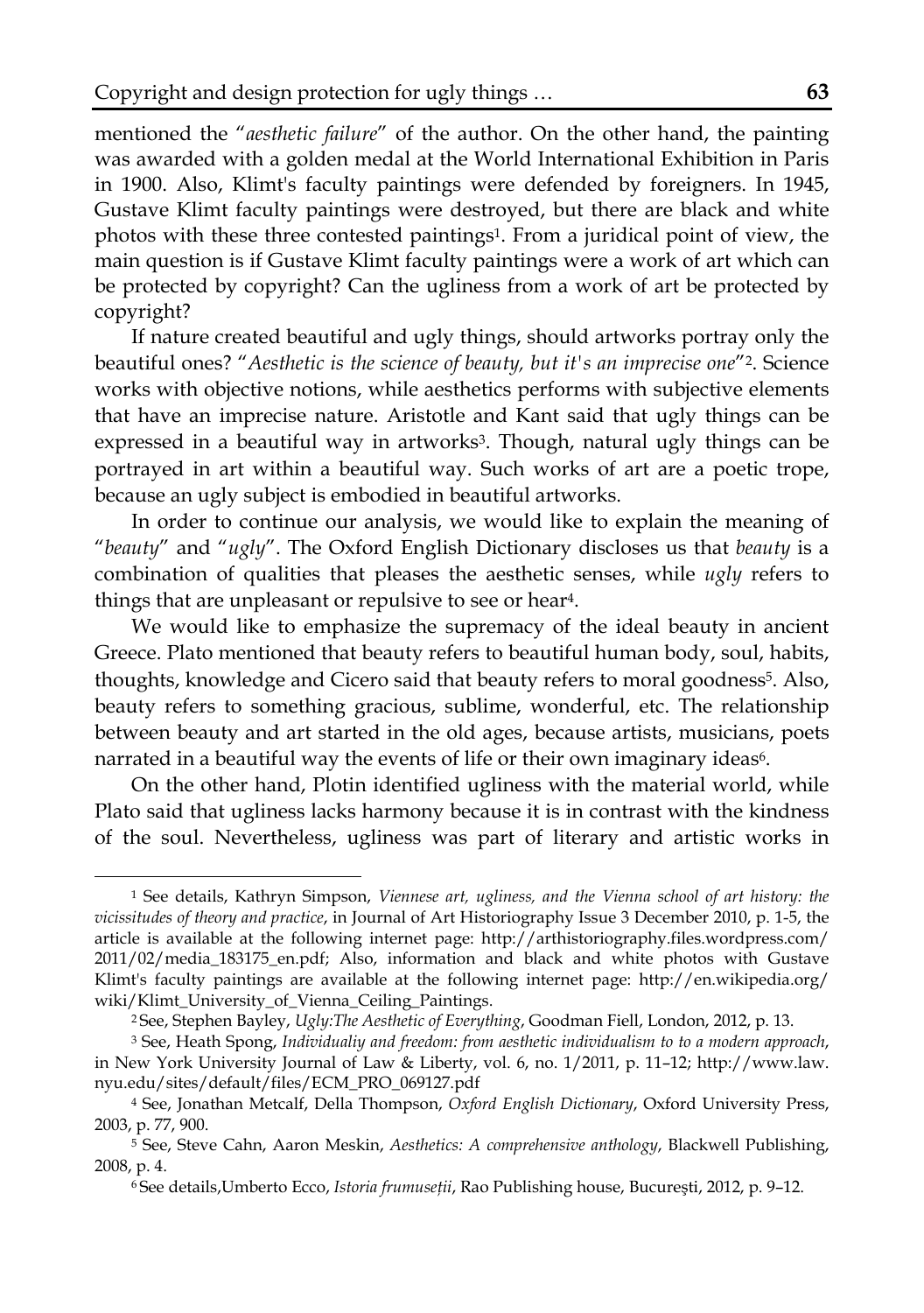ancient Greece, because it played an important part in the harmony of the universe. The adjective *ugly* is synonymous with repugnant, hideous, dirty, monstrous, indecent, obscene etc. Therefore, ugliness awakes a reaction of disgust, repulsion or fear<sup>7</sup>. Within this context, ugliness was described in literary and artistic works as recognition of the high qualities of ideal beauty. How can people appreciate beauty, if they do not know the features of its antonym?

"*Beauty in things exists merely in the mind which contemplates them*", said David Hume. Is it possible for the author of a literary, artistic and scientific work to obtain juridical protection irrespective of the aesthetic value of his/her creation? Is the aesthetic value of an intellectual creation an essential criterion to obtaining copyright?

Theodor Lipps, a German philosopher contemporary with Gustave Klimt, said that "*aesthetics is the science of beauty and ugliness, implicitly."* The concept of ugly aesthetic becomes relevant within the framework of the above mentioned questions. The expression *ugly aesthetic* is an art paradox which turns into an argumentative subject for copyright protection. It was said that "*Art enables the existence of ugliness only in combination with beauty;...*", but ugliness in art possesses a subsidiary origin because it cannot stand on the same level with beauty8. From a chronological point of view, ugliness goes back in time, reaching the works of art of the Middle Age, when the ideal beauty as conceived by the Greek artists started to fade9 .

On the other hand, "*A sculpture be it beautiful or ugly created by a famous artist or a lesser known amateur artist falls within the category of sculptural work*"10. This sentence reveals that an ugly sculpture could be a work of art protected by copyright law.

Immanuel Kant mentioned that "*aesthetic judgement is free from concepts*" and that aesthetic standards have nothing to do with morality, utility or pleasure<sup>11</sup>. These philosophical judgements bolster up the idea that beauty and ugliness should not influence copyright protection.

On the 20th August, 1857 a French court decided that six poems from the volume "*Les Fleurs de mal*" by Charles Baudelaire, published in June 1857, will be eliminated on moral grounds. The volume was a success and the first edition

l

<sup>7</sup> See details, Umberto Ecco, *Istoria urâtului*, Rao Publishing house, Bucureşti, 2008, pp. 16 -31.

<sup>8</sup> Karl Rosenkranz, *O estetică a urâtului*, Meridian Publishing house, Sibiu, 1984, p. 61, 62-63.

<sup>9</sup> Karl Rosenkranz, *O estetică a urâtului*, Meridian Publishing house, Sibiu, 1984, Preface by Victor Ernest Maşek, p.11.

<sup>10</sup> Yves Moreau, *Preservation and conservation of expressions of folklore: the experience of North America*, UNESCO-WIPO World Forum on the protection of folklore, Phuket, Thailand, April 8 to 10,1997, p. 8, http://www.wipo.int/mdocsarchives/UNESCO\_OMPI\_FOLK\_PKT\_97/UNESCO\_ OMPI\_FOLK\_PKT\_97\_11\_E.pdf

<sup>11</sup> Encyclopædia Britannica, http://www.britannica.com/EBchecked/topic/7484/aesthetics/ 11709/Taste-criticism-and-judgment#ref306457 and http://www.britannica.com/EBchecked/ topic/7474/Aestheticism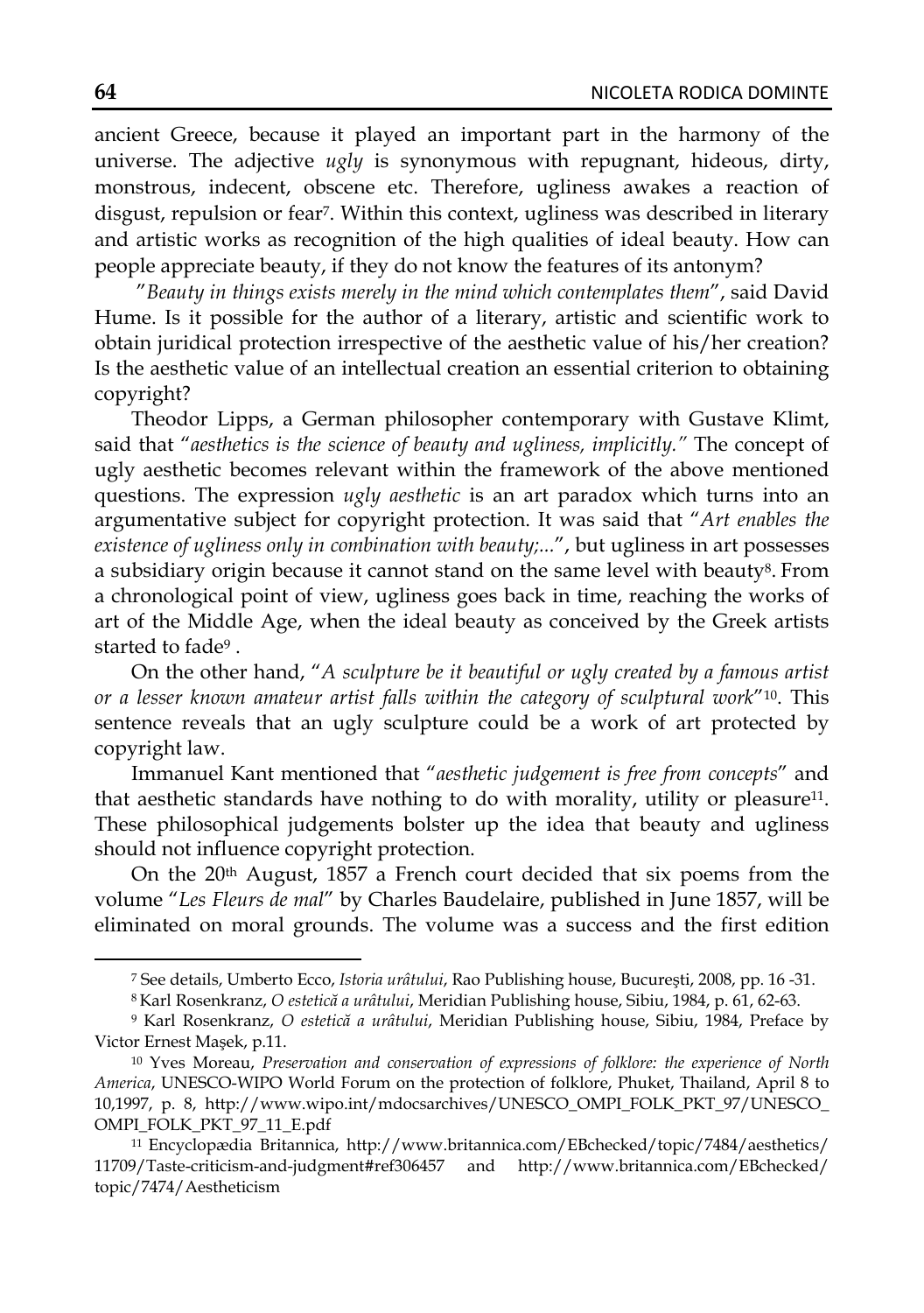sold out. The third edition of the volume "*Les Fleurs de mal*" was published in December, 1868 without the six poems censored by the French court. The six 'doomed' poems were "*The Jewels*", "*Lethe*", "*To she who is to gay*", "*Lesbos*", "*Women Doomed (In the pale glimmer...)*" and "*The Vampire Methamorphoses*". It was only in 1949 when the ban for their publication was lifted. Thus, six poems signed by Baudelaire could not be published in France, for almost a century, because they were framed as "*an insult to public decency*"12. Indecent is a synonym for *imoral* and *vulgar*. Umberto Ecco said that *ugly* is synonym with *indecent* in art13, which allows us to say that Baudelaire's poems were banned for having been judged to be ugly.

This French court decision from the XIX<sup>th</sup> century contradicts Kant's philosophical judgements and indicates that the aesthetic value of a poem is a criterion for legal protection. With this perspective in mind, we would like to inquire into present legislation and jurisprudence to find out if adjectives as *beauty* and *ugly* can become criteria for copyright protection.

The cases presented are from past centuries, but the questions may be defended with an enquiry argument. Considering the legislation from the XXI century, is it possible to revive such decisions based on the perception of ugly elements from a literary, artistic or scientific work? We are asking this question, because nowadays Polish artists are encouraged to use "*ugly graphic forms*"14 and a British writer and journalist inquires "*Why contemporary art worships ugliness*"*?*15.

#### *2. Should copyright protect ugly literary, artistic and scientific works?*

In this article, copyright protection for ugly things will be presented as comparative analysis of Romanian copyright legislation, Berne Convention from 1886 and European Union directives with respect to the criteria of protection.

The juridical research begins with Law no. 8/1996, which legislates copyright and related rights protection in Romania16. The object of copyright protection is

 $\overline{a}$ 

<sup>12</sup> See, Viorel Roş, Dragoş Bogdan, Octavia Spineanu-Matei, *Dreptul de autor şi drepturile conexe*, C.H. Beck Publishing house, Bucureşti, 2005, p. 91; http://en.wikipedia.org/wiki/Les\_Fleurs\_du\_mal; For information and text of the six illegal poems of Charles Baudelaire: http://fleursdumal.org/1857 table-of-contents

<sup>13</sup> Umberto Ecco, *Istoria urâtului*, Rao Publishing house, Bucureşti, 2008, p. 16.

<sup>14</sup> See, Lidia Pańków, *Noviki culture*, September 2013; the text of this article can be read at the following internet page:http://culture.pl/en/artist/noviki

<sup>15</sup> See, Harry Mount, *Why contemporary art worships ugliness?*,The Telegraph, October 12th, 2012; the text of this article can be read at the following internet page: http://blogs.telegraph.co.uk/ culture/harrymount/100066835/why-modern-art-worships-ugliness/

<sup>16</sup> Law no. 8/1996 on Copyright and Related Rights that includes the subsequent amendments provided by Law no. 285/2004 on the modification and completion of Law no. 8/1996 (the Official Gazette of Romania no. 587/30.06.2004), GEO no. 123/2005 on the modification and completion of Law no. 8/1996 (the Official Gazette of Romania no. 843/19.09.2005), Law no. 329/2006 (the Official Gazette of Romania no. 657/31.07.2006), Law no. 202/2010 (the Official Gazette of Romania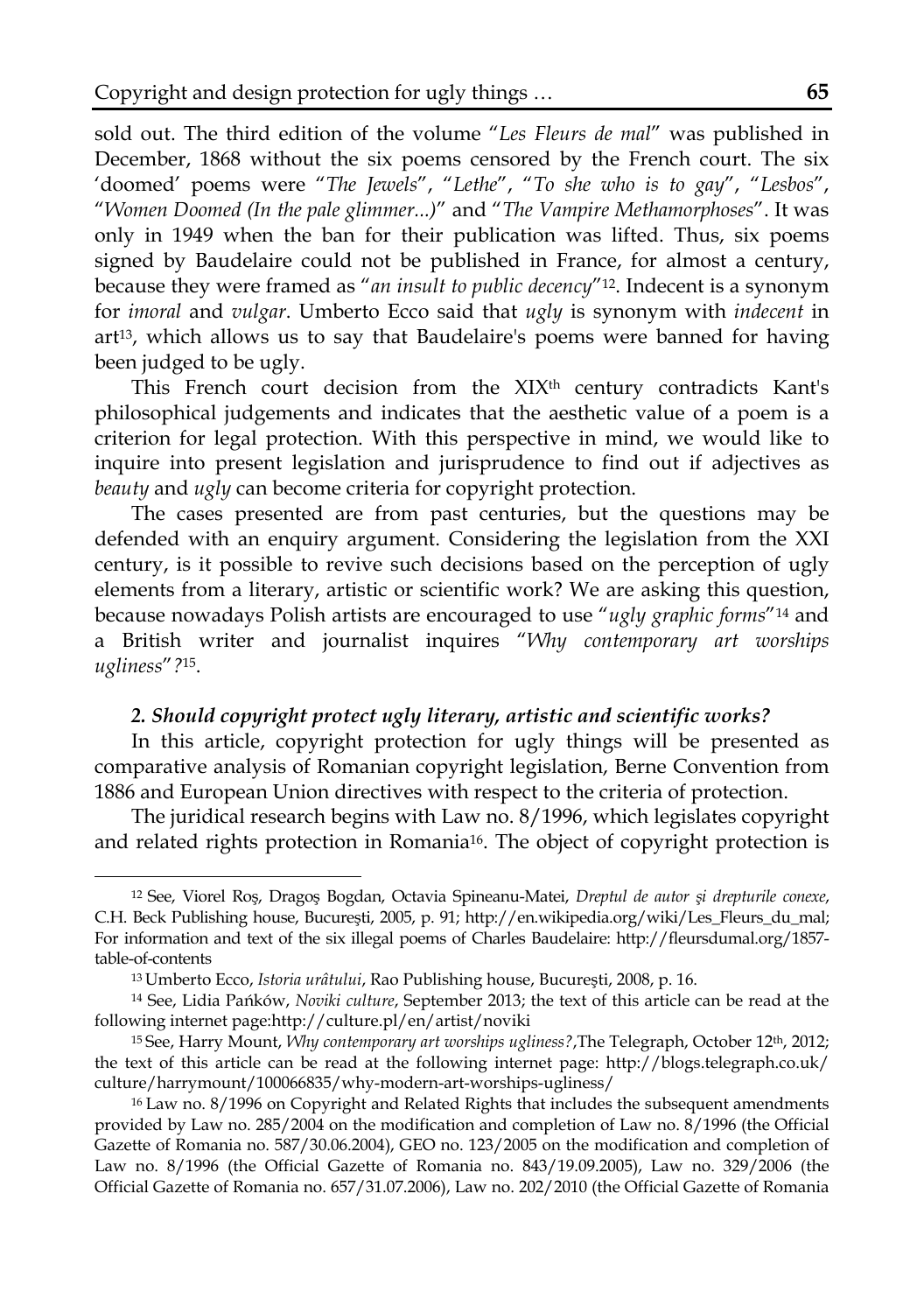written in Article 7 of Law no. 8/1996, which mentions that "*the subject matter of copyright shall be original works of intellectual creation in the literary, artistic, or scientific field, regardless of their manner of creation, specific form or mode of expression and independently of their merit and purpose, such as* [...]". Also, Article 1 (2) stipulates that "*A work of intellectual creation shall be acknowledged and protected, independently of its disclosure to the public, simply by virtue of its creation, even though in an unfinished form.*" Nevertheless, the legislator enacts clearly that originality is the only criterion for copyright protection.

On the other hand, Romanian doctrine17 acknowledges that are three conditions for copyright protection:

- originality;

- intellectual act of creation;

- a form that allows communication to the public.

Originality implies intellectual creation, because it means the transposition of author personality in a literary, artistic or scientific work within an act of intellectual creation. In this way, we would like to point out that originality and intellectual act of creation form part of the same condition.

A literary, artistic and scientific work will be protected if it can be expressed in a form that allows communication to the public. This condition was acquainted by Romanian doctrine, because the economic rights are recognized when the work is communicated to the public. Article 1 (2) of Law no. 8/1996 will apply to moral rights, which are recognized even if the work was not disclosed to the public. We consider that this condition is equally fulfilled both by beautiful or ugly artistic creations.

 Article 2 (1) of the Berne Convention for the Protection of Literary and Artistic Works from 1886 stipulates that "The expression "literary and artistic works" *shall include every production in the literary, scientific and artistic domain, whatever may be the mode or form of its expression, such as [...] works of drawing, painting,*  architecture, sculpture, engraving and lithography; photographic works [...]<sub>n</sub>. Additionally, Article 2 (6) mentions that "The works mentioned in this Article shall *enjoy protection in all countries of the Union.[...]*".

We cannot find the word "*original*" or "*originality*" in the text mentioned above. The interpretation of this article lies in the fact that, in the text of the Berne Convention, the concept of *"literary and artistic works"* is associated with the word "*author*". In this case, only the works that are intellectual creations will have legal

no. 714/26.10.2010), Law no. 71/2011(the Official Gazette of Romania no. 409/10.06.2011) and GEO no. 71/2011(the Official Gazette of Romania no. 637/6.09.2011); the text of Law no. 8/1996 may be read at the following internet page:http://www.orda.ro/default.aspx?pagina=650

<sup>17</sup> See details, Yolanda Eminescu, *Tratat de proprietate intelectuală*, volumul I, Academiei Publishing house, 1982, Bucureşti, p. 72; Ioan Macovei, *Tratat de dreptul proprietatii intelectuale,* C.H. Beck Publishing house, 2010, pp. 431-432; Viorel Roş, Dragoş Bogdan, Octavia Spineanu-Matei, *Dreptul de autor şi drepturile conexe*, C.H. Beck Publishing house, Bucureşti, 2005, pp. 81-93.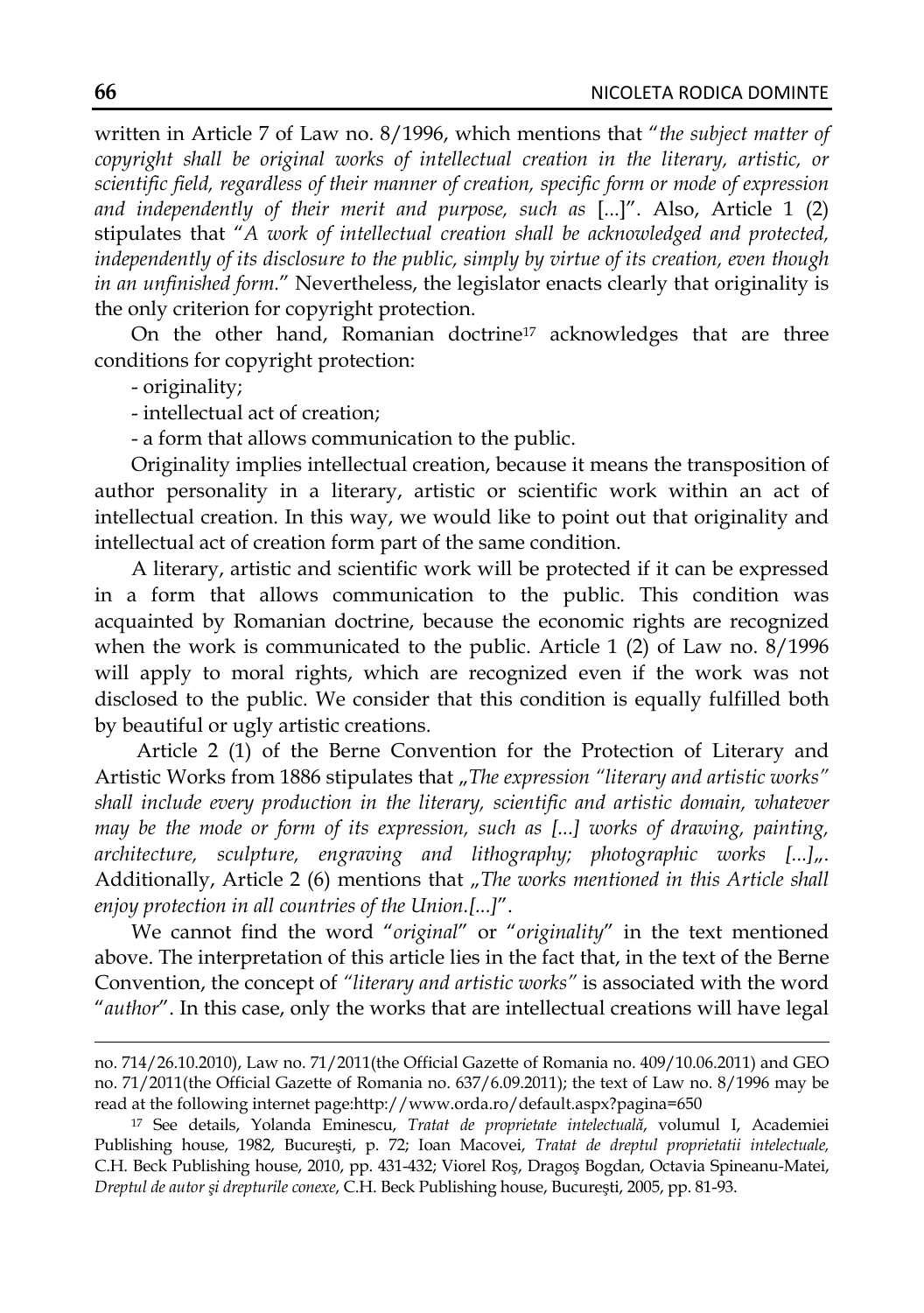protection. But originality implies an act of intellectual creation, which means that the Berne Convention from 1886 legislates originality as a criterion for copyright18. Additionally, the expression "*intellectual creations*" is mentioned in Article 2 (5) of Berne Convention, which refers to derived works. *A fortiori,* literary and artistic works enumerated in Article 2 (1) of the Berne Convention should constitute intellectual creations, namely original works.

In accordance with Article 2 (7) of Berne Convention from 1886 ".*..it shall be a matter for legislation in the countries of the Union to determine... the conditions under which such works, designs and models shall be protected. ...*".

The Romanian Law on Copyright and Related Rights stipulates that copyright protection is awarded to original works from Article 7 and derived works from Article 8. The works enumeration from these two articles is not restrictive.

Originality is a criterion for the works enumerated in Article 7. Originality may be influenced by the formulation of author's ideas. Hereby, a technical idea will ensue a low level of originality19. *A fortiori,* a beautiful or ugly idea may be expressed in an original form, provided it is not technical.

A translation is protected by copyright as a derived work, if it is an original one. Originality may derive from a combination of certain words chosen by the translator that will express in an accurate manner all the ideas and feelings from the original work. The quality or value of the translation is not considered to be a condition for copyright protection under the Romanian law20.

Originality represents an essential condition for the copyright protection. The adjective "*original*" is an attribute of intellectual creations, featured by genuine and unique value. The author is original in his act of creation when he creates something new and personal without using a previous work<sup>21</sup>.

On the other hand, originality is a criterion that has been legitimated by the Berne Convention since 1886. The semantic interpretation of this notion falls under the entire responsibility of the national doctrine of the member states<sup>22</sup>. For example, the originality of a work represents the reflection of author personality

<sup>18</sup> See, Mihály Ficsor, *Guide to the Copyright and Related Rights Treaties administered by WIPO and Glossary of Copyright and Related Rights terms*, published by WIPO, Geneva, 2003, p. 23.

<sup>19</sup> Înalta Curte de Casaţie şi Justiţie, Secţia civilă si de proprietate intelectuala, decizia nr. 8 din 11 ianuarie 2011, the text of this case may be read at the following internet page: http://www.scj.ro/SC%20rezumate%202011/SC%20dec%20r%208%202011.htm

<sup>20</sup> Înalta Curte de Casaţie şi Justiţie, Secţia civilă si de proprietate intelectuala, decizia nr. 963 din 2 februarie 2007, the text of this case may be read at the following internet page: http://www.scj.ro/SC%20rezumate%202007/SC%20r%20963%202007.htm

<sup>21</sup> See, Ion Coteanu, Luiza Seche, Mircea Seche şi alţii, *Dicţionarul explicativ al limbii române*, Univers Enciclopedic Publishing house, Bucureşti, 1998, p. 728.

<sup>22</sup> Sam Ricketson, *Threshold requierements for copyright protection*, in The WIPO Journal no.1/2009, p. 56.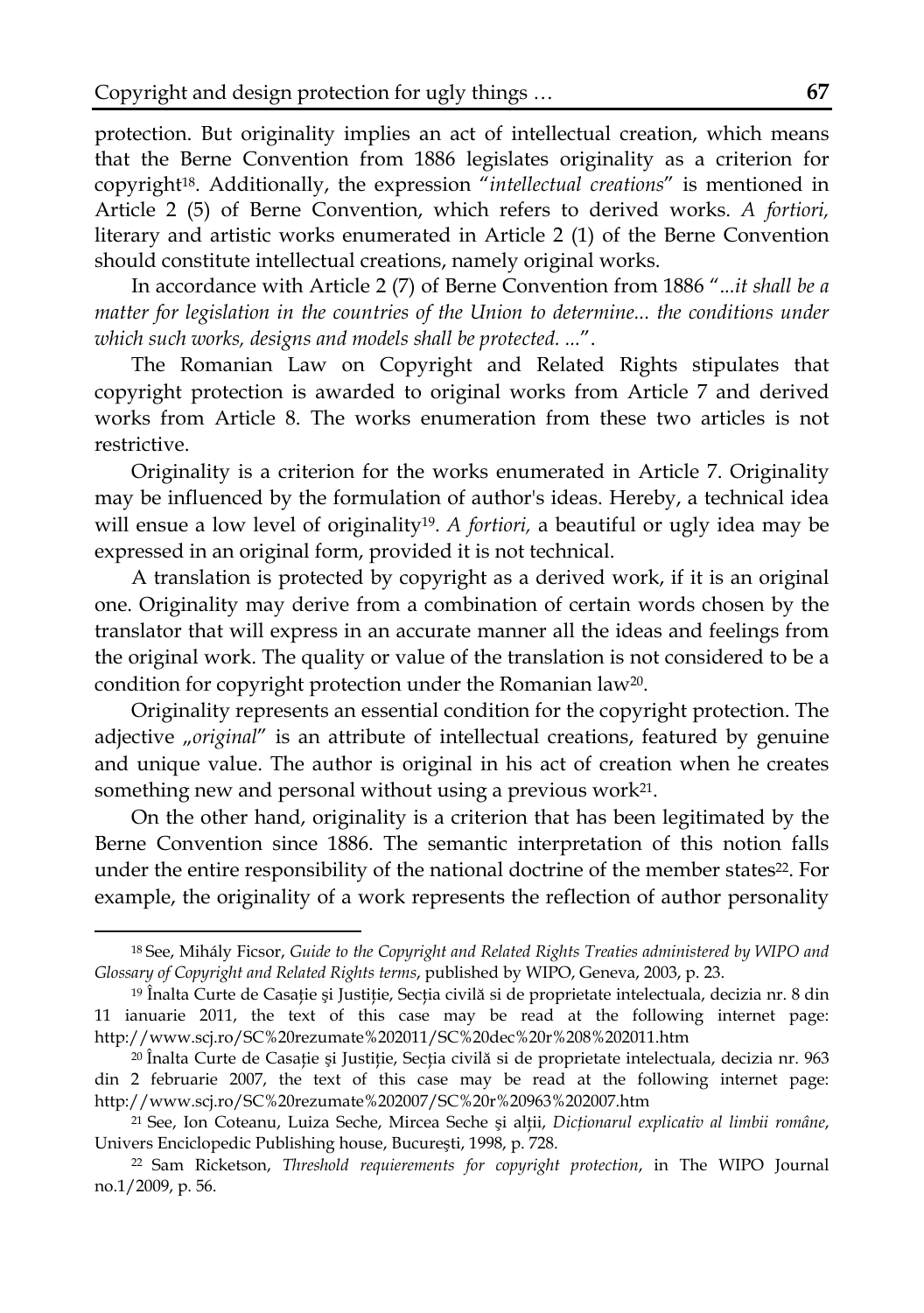and creative talent<sup>23</sup>. It appears that originality is a neutral concept, even if critics and public could frame the print of author personality in a literary, artistic and scientific work as beautiful or ugly, without the abridgement of the originality. In that direction, the adjective *beauty* or *ugly* do not have the goal to baulk copyright protection.

Are originality and aesthetic value connected? Under the Romanian law, original works can be protected "independently of their value and purpose" in accordance with Article 7 of Law no. 8/1996 on Copyright and Related Rights. Though, the neutrality of the law confers protection to literary, artistic and scientific works independently of the aesthetic value criterion. Nevertheless, we would like to find out if an ugly work might fulfil criteria for copyright protection.

We consider that beautiful or ugly artistic value is not a criterion for copyright protection. It is obvious that the law does not operate a clear distinguish, since words such as "beauty" and "ugly" could not be found in the above mentioned texts. Furthermore, the legislator does not refer to the artistic value of the work, which means that ugly literary, artistic and scientific works are protected by copyright if all the other criteria are fulfilled. As a literary argument, art must represent ugliness because reality should be depicted in all its elements, tragic or comic24.

Nevertheless, "*The law does not judge literary, artistic and scientific works;...*"25, which means that works will not be framed in two different categories. The talent of the author could be revealed within the framework of the aesthetics of beauty and ugliness under the law of copyright protection.

The act of intellectual creation is expressed through a beauty or an ugly work of art. Waldemar Januszczak said that "beauty today can be electronic or scientific; *subtle and elusive. It can be found in the LCD sculptures of Tatsuo Miyajima or in the subtle light installations of James Turrell. Carl Andre discovers a stern modern beauty in squares of industrial materials dropped around a good yard.[...]*"26. Critics, reviewers and public will appreciate the relativity of beauty and ugliness, but the law does not discriminate regarding these two words.

With a comparative perspective in mind, we would like to refer to Article L.112-1 of the French Intellectual Property Code which mentions that "Les *dispositions du présent code protegènt les droits des auteurs sur toutes les œuvre de l'esprit, quels qu'en soient le genre, la forme d'expression, le mérit ou la destination.*" The act of intellectual creation is enacted by law and originality is introduced by the doctrine.

<sup>23</sup> See, P. Sirinelli, S. Durrande, A. Latreille, J. Daleau, *Code de la Propriété Intellectuelle Commenté*, 8e edition, Dalloz, Paris, 2008, p.

<sup>24</sup> See, Karl Rosenkranz, *O estetică a urâtului*, Meridian Publishing house, Sibiu, 1984, p. 62 – 63.

<sup>25</sup> Viorel Roş, Dragoş Bogdan, Octavia Spineanu-Matei, *Dreptul de autor şi drepturile conexe*, C.H. Beck Publishing house, Bucureşti, 2005, p. 90.

<sup>26</sup> http://www.bbc.co.uk/programmes/b00p4g60.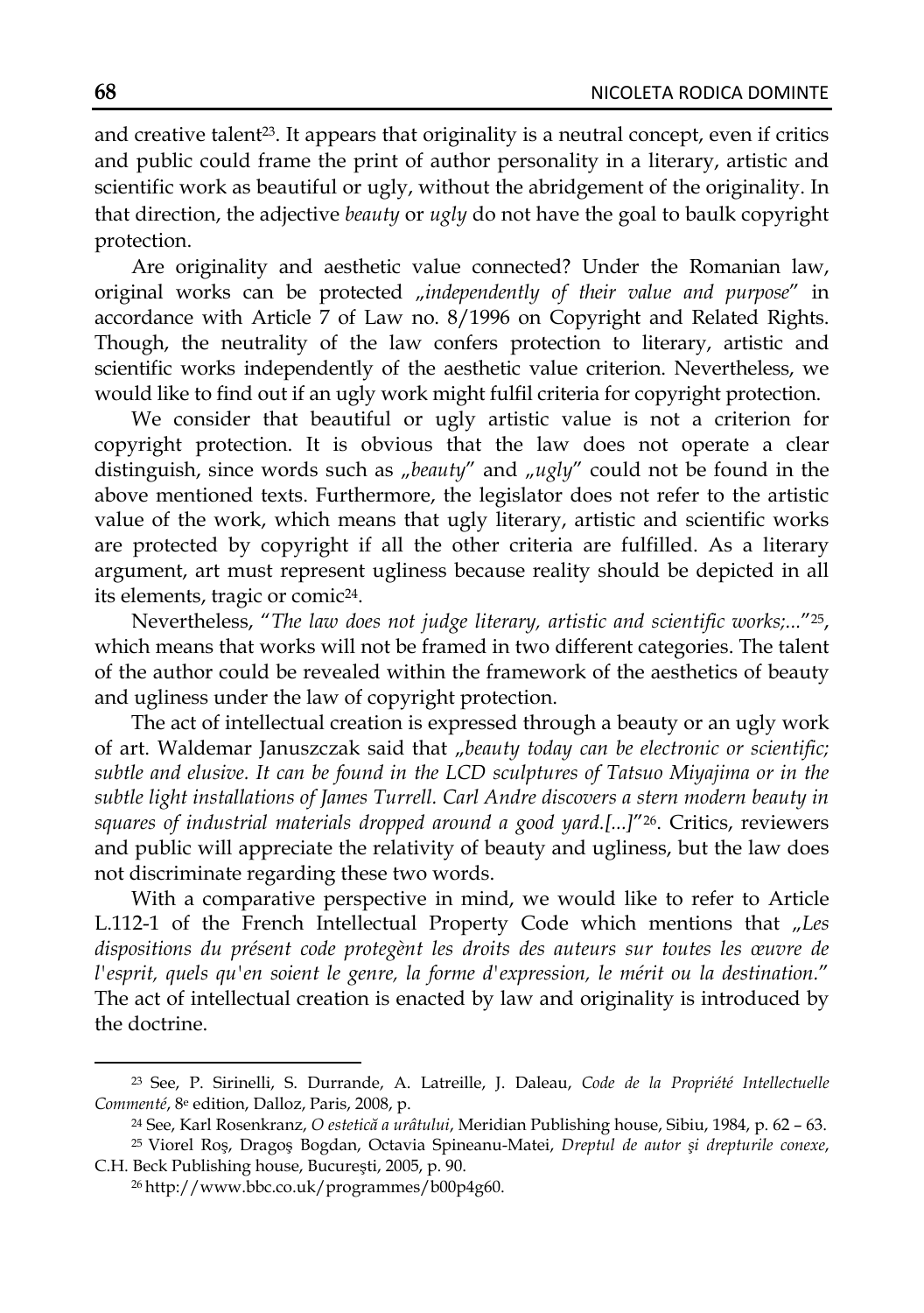French jurisprudence has interpreted originality as the mark of author's personality and intelligence. As a conclusion, juridical literature acknowledges that originality is the opposite of ordinary<sup>27</sup>. Nevertheless, "ordinary" is not synonymous with  $\mu$ ugly", though it is possible to find originality in works that can be enclosed in the ugly aesthetic matrix.

Also, the Appeal Court from Paris has established the meaning of perfume originality. It is original a combination of oils in certain amount which flavours reveals the creative contribution of the author<sup>28</sup>. The Court did not mention if the perfume has to smell good or bad in order to be original.

Under the English law, originality is a criterion required for copyright protection. In the beginning of the XXth century, the English Courts applied the *sweat of the brow* doctrine that did not take into consideration the aesthetic value of the work. The *sweat of the brow* doctrine refers to the *skill and labour* of the author in creating a work of art. Originality became an important criterion for copyright under the British law for Copyright, Design and Patents Act from 1988. Under this law the word "*original*" becomes an adjective in the description of works from Article 1. Though, the end of the XXth century marked an essential change in the United Kingdom copyright protection. Originality is a new criterion that did not replace entirely the *skill and labour* test<sup>29</sup>.

Within this context, originality is not the only criteria for copyright protection on the European continent. In an attempt to harmonize the European national law, the project of European Copyright Code was drafted by the Wittem group established in 2002.30. In Article 1 (1) it is written that "*Copyright subsists in a work, that is to say, any expression within the field of literature, art or science in so far as it constitutes its author's own intellectual creation.*" From the interpretation of this article, the object of copyright is represented by any form of creation in the literary, artistic and scientific field, which belongs to a natural person. The main request refers to the creation act of the author.

The European Union directives on copyright were adopted with the aim of harmonizing the European national legislation. The criteria requested for legal protection were one of the objects in the process of harmonization. In the

<sup>27</sup> For futher detailes, Michel Vivant, Jean-Michel Bruguière, *Droit d'auteur*, Dalloz Publishing house, Paris, 2009, pp. 165 - 169.

<sup>28</sup> Dr E. Derclaye, *One on the nose for Bellure: French appellate court confirms that perfumes are copyright protected,* in Journal of Intellectual Property Law & Practice, 2006, Vol. 1, No. 6, p. 378.

<sup>29</sup> See details, Jonathan Griffiths, *Dematerialiszation. Pragmatism and the European Copyright Revolution*, in Oxford Journal of Legal Studies, vol. 33, no. 4 (2013), p. 770 – 786; Steven M. James, Ruth Arkley, *European jurisprudence and its impact on copyright protection*, the article may be read at the following internet page: http://www.lexology.com/library/detail.aspx?g=ecaa7aea-971c-4b54 b500-eccb75b20a43; Tina Hart, Linda Fazzani & Simon Clark, *Intellectual Property Law*, Palgrave Macmillan, Great Britain, 2006, p. 167-172.

<sup>30</sup> The text can be studied at the following internet page: http://www.copyrightcode.eu/ Wittem\_European\_copyright\_code\_21%20april%202010.pdf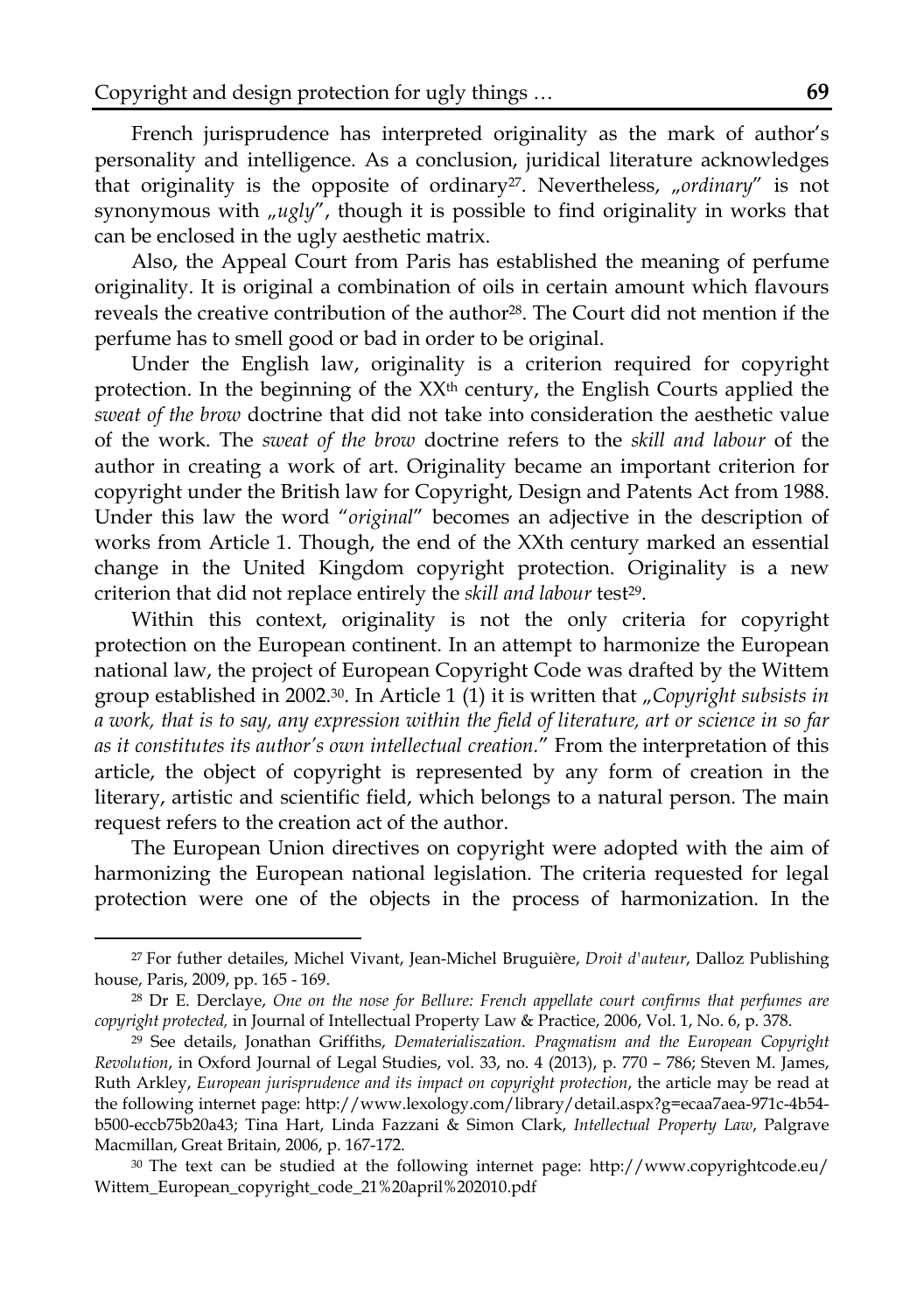subsequent analysis, the European Union text law and jurisprudence confirm that originality is the only criterion for copyright protection.

Article 1 (3) from Directive 2009/24/EC on the legal protection of computer programs stipulates that "*A computer program shall be protected if it is original in the sense that it is the author's own intellectual creation. No other criteria shall be applied to determine its eligibility for protection*". We would like to emphasize that European Union legislator is precise in enacting originality as the only condition for copyright protection.

In the light of this article, the European Court of Justice confirmed through a number of recent cases that originality is the only criterion for copyright. Originality is achieved when a literary, artistic or scientific work is the result of the author's intellectual creation. Also, originality is applied for computer programs and database. How may originality be accomplished? The European Court of Justice gave a straight answer to this question. An author may obtain originality "...*through the choice, sequence and combination of those words […] in an original manner and achieve a result which is an intellectual creation*"31.

Furthermore, in paragraph (8) from the introductory part of Directive 2009/24/EC, it is written that no tests for qualitative or aesthetic merits of a computer program should be applied. Thereby, originality is not influenced by the qualitative or aesthetic merits, which may frame a computer as beautiful or ugly.

Article 6 from Directive 2006/116/EC on the term of protection of copyright and certain related rights mentions that photographs are protected if they "*are original in the sense that they are the author's own intellectual creation [...]. No other criteria shall be applied to determine their eligibility for protection. [...]*". This text law is identical with Article 6 from Directive 93/98/EEC on harmonizing the term of protection of copyright and certain related rights. Actually, Directive 2006/116/EC entered into force, when Directive 93/98/EEC was repealed.

If "*the expression of those components is dictated by their technical function, the criterion of originality is not met*"32. In the above sentence, we are referring to the components of a graphic user interface. We underline the fact that the European Court of Justice did not take into consideration the beautiful or ugly elements of a graphic user interface.

Under the rules of the Berne Convention from 1886, a photographic work is original if it is an intellectual creation of the author reflecting his/her personality without taking into consideration other criteria, such as value or destination of

<sup>31</sup> Case C-5/08, Infopaq International A/S v Danske Dagblades Forening, paragraph 45, http://curia.europa.eu/juris/document/document.jsf?text=&docid=72482&pageIndex=0&doclan g=EN&mode=lst&dir=&occ=first&part=1&cid=7928167.

<sup>32</sup> Case C-393/09, Bezpečnostní softwarová asociace – Svaz softwarové ochrany v Ministerstvo kultury, paragraph 49, http://eur-lex.europa.eu/LexUriServ/LexUriServ.do?uri=CELEX:62009C J0393:EN:HTML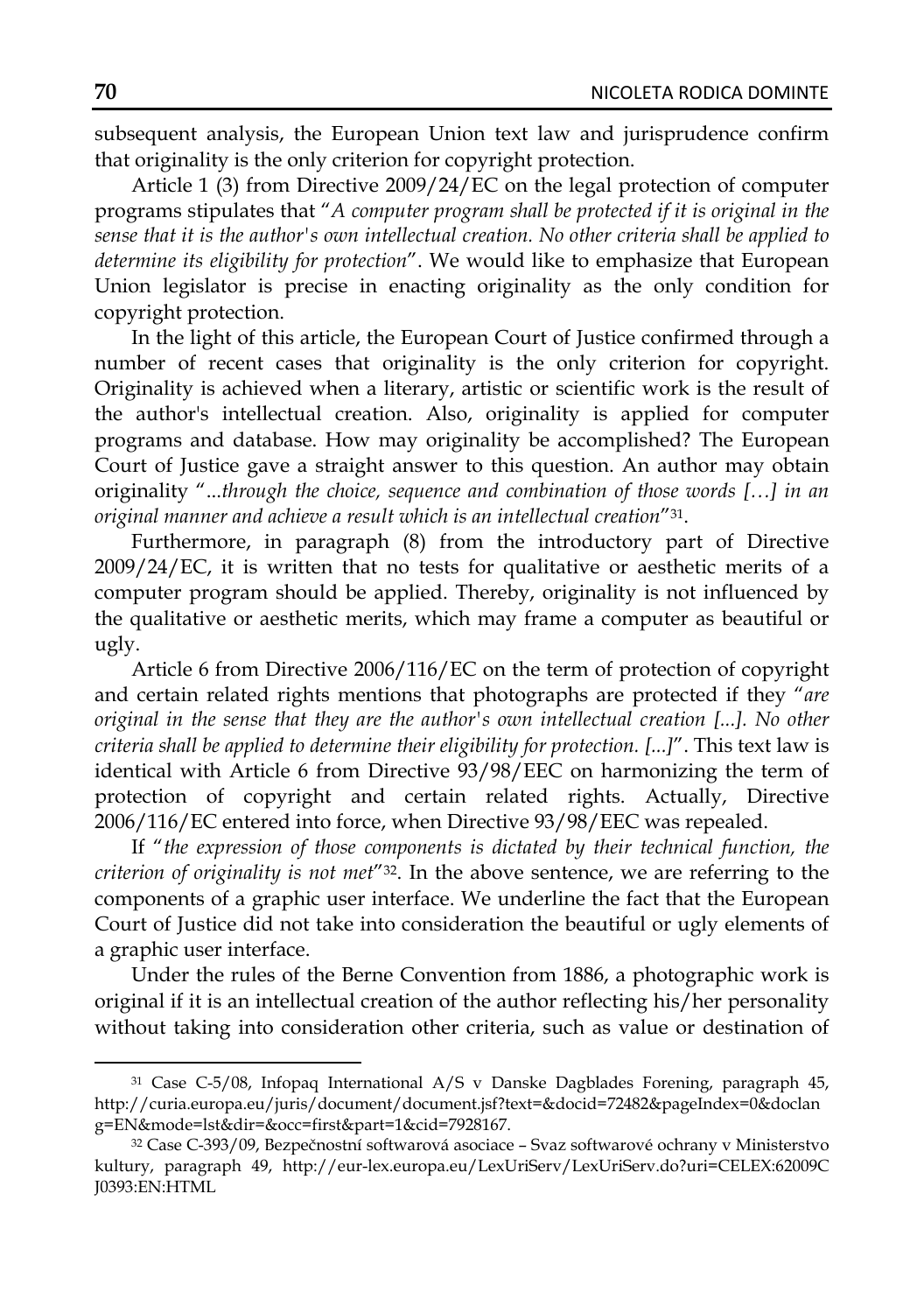the work33. This argument is mentioned in a decision of the European Court of Justice, known as Case C-145/10 Painer, and was taken over from paragraph 1734 from the introductory part of Directive 93/98/EEC. In this case, judges decided that a photograph will be copyright protected only if it is the intellectual creation of an author and if it reflects his/her personality through free and creative choices in the act of photography35. As one can notice, judges ascertained "*free and creative choices*" without referring to beautiful or ugly elements. *A fortiori*, judges used the words "*free...choices"* which means that the act of creation is not limited to the value of artworks components. Thus, an artist may create something original, be it beautiful or ugly. The value of the creation is not a criterion of protection.

As a conclusion, a work has to be the result of a creative activity. The quintessence of this condition is represented by the originality of the work36, but the legislator does not restrict copyright protection by reference to *beauty* or *ugly* things.

Also, Article 1 (1) from Directive 2001/84/EC on the resale right for the benefit of the author of an original work of art stipulates that "*Member States shall provide, for the benefit of the author of an original work of art, a resale right, [...]*". In Article 2 (1) of Directive 2001/84/EC, one may read the definition of an original work of art. In view of this article an "*original work of art means works of graphic or plastic art such as pictures, collage, paintings, drawings,[...] made by the artist himself or are copies considered to be original works of art.*" It is obvious that the aesthetic value of the work is not a condition for the resale right of the author under the European Union directive.

On a different opinion, it is considered that copyright protection cannot be conferred independently of artistic value and author's accomplishment. However, jurisprudence confirms that judges do take into consideration author's contribution<sup>37</sup>. We think that "artistic creation value and author accomplishment" should reverberate into the originality of the work. Though, the first place should be granted to artistic talent, which is reflected into literary, artistic and scientific works.

In British legal studies, it was affirmed that aesthetic quality is important in order to be a work of art. From this point of view, aesthetic value can not be excluded from the copyright protection, even if a judge can not appreciate the

<sup>33</sup> Case C-145/10, Eva-Maria Painer v Standard VerlagsGmbH&others, paragraph 15, http://curia.europa.eu/juris/liste.jsf?language=en&num=C-145/10

<sup>34</sup> The text from paragraph 17 of Directive 93/98/EEC is identical with paragraph 16 from Directive 2006/116/EC.

<sup>35</sup> Case C-145/10, Eva-Maria Painer v Standard VerlagsGmbH&others,

<sup>36</sup> For further details, Ioan Macovei, *Tratat de dreptul proprietăţii intelectuale*, C.H. Beck Publishing house, Bucureşti, 2010, p. 432.

<sup>37</sup> See, Yolanda Eminescu, *Dreptul de autor*, Lumina Lex Publishing house, 1997, p. 80-83.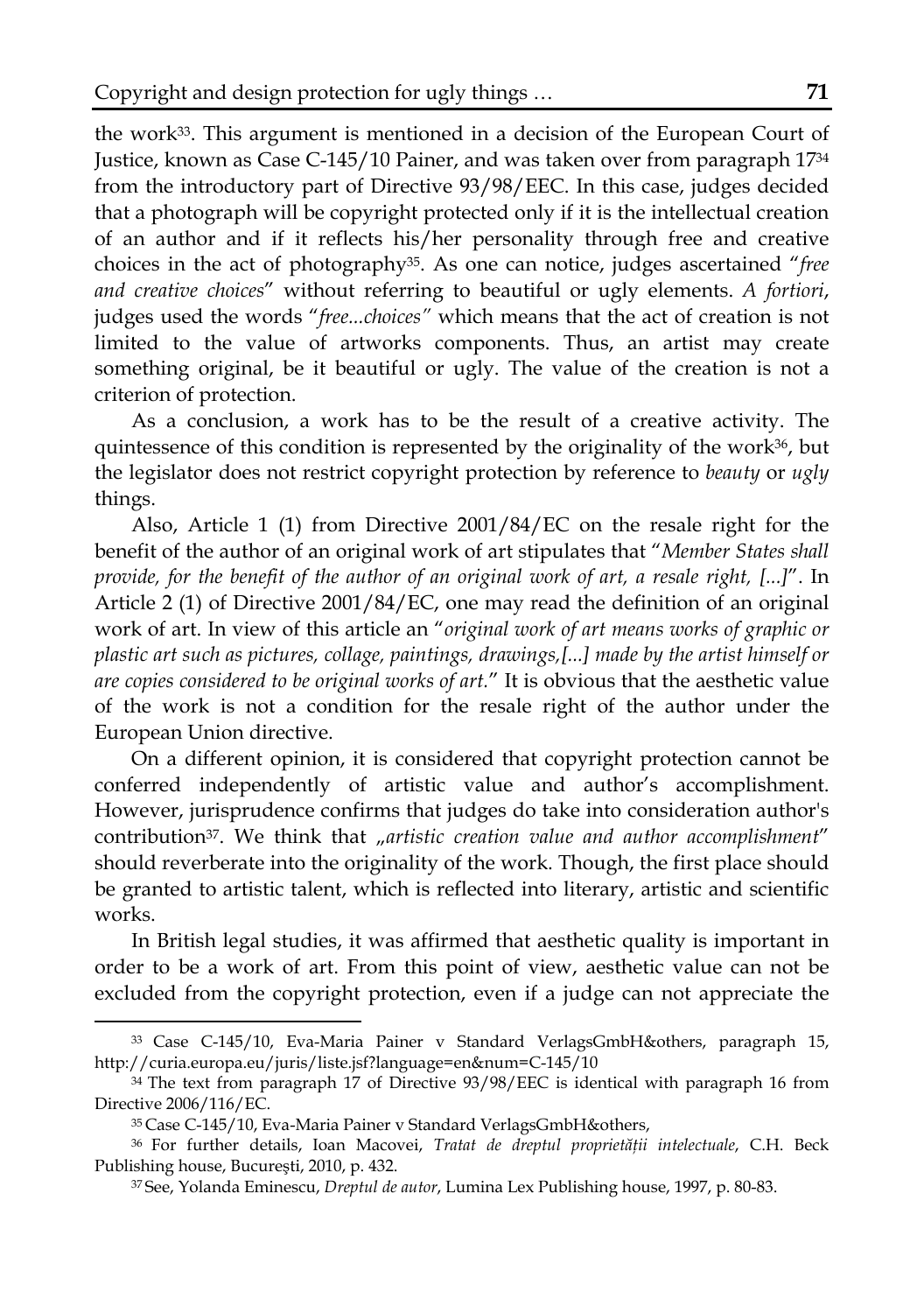artistic value of a work. In the absence of aesthetic properties, a work can not be qualified as an artistic work. In this theory, the arguments refer only to aesthetic qualities without framing the artistic elements as beautiful or ugly<sup>38</sup>.

On our juridical research, we propose to discover TRIPS Agreement standards for copyright protection. "In the area of copyright, the Berne Convention *and the TRIPS Agreement form the overall framework for multilateral protection*"39. Art. 9 (1) of TRIPS Agreement mentions that "Members shall comply with Articles 1 *through 21 of the Berne Convention (1971) and the Appendix thereto. [...]*" We notice that TRIPS Agreement incorporates the articles and copyright criteria protection as stipulated by the Berne Convention of 1886.

Ugly literary, artistic and scientific works can be original and copyright protection is the shield against infringement. We may not like ugly works, but they are the result of intellectual creation. The law protects the act of intellectual creation, not the beautiful or ugly characteristic of a literary, artistic and scientific work. Originality is the result of an act of intellectual creation, which may be frame as beauty or ugly. We would like to mention a few words from American jurisprudence "[...] *It may be more than doubted, for instance whether the etchings of Goya or the paintings of Manet would have been sure of protection when seen for the first time. At the other end, copyright would be denied to pictures which appealed to a public*  less educated than the judge. Yet if they command the interest of any public, they have a *commercial value, it would be bold to say they have not an aesthetic and educational value, and the taste of any public is not to be treated with contempt.[...]*"40. With this view in mind, the law may not protect the perception of beautiful or ugly, which is submitted to subjective variations. The law refers to the objective act of intellectual creation that influences the originality of a literary, artistic and scientific work.

## *3. Arguments for the design protection of ugly things*

"*...if a chair is in a furniture store, it cannot be severable and cannot be protected copyright-protected; if it is in a museum, and you cannot sit on it because the alarm would ring, it is an work of Art and you could have copyright protection*"41.

The works of applied art mentioned in Article 2 (1) of Berne Convention and Article 7 (g) of Law no. 8/1996 refer to designs when are protected by copyright.

<sup>38</sup> See details, Justine Pila, *Copyright and its categories of original works*, Oxford Journal of Legal Studies, vol. 30, no. 2 (2010), p. 240-242.

<sup>39</sup> Interpretation paragraph 88 regarding the text of Article 9 from TRIPS Agreement, http://www.wto.org/english/res\_e/booksp\_e/analytic\_index\_e/trips\_01\_e.htm#article9B

<sup>40</sup> United State Supreme Court, Bleinstein v. Donaldson Lithographing Company, 188US 239 (1903), information about this case can be read at the following internet page: http://caselaw.lp.findlaw.com/scripts/getcase.pl?navby=CASE&court=US&vol=188&page=239; http://en.wikipedia.org/wiki/Bleistein\_v.\_Donaldson\_Lithographing\_Company

<sup>41</sup> See, Mario Franzosi, *Design protection Italian style*, in Journal of Intellectual Property Law & Practice, 2006, Vol. 1, No. 9, p. 600.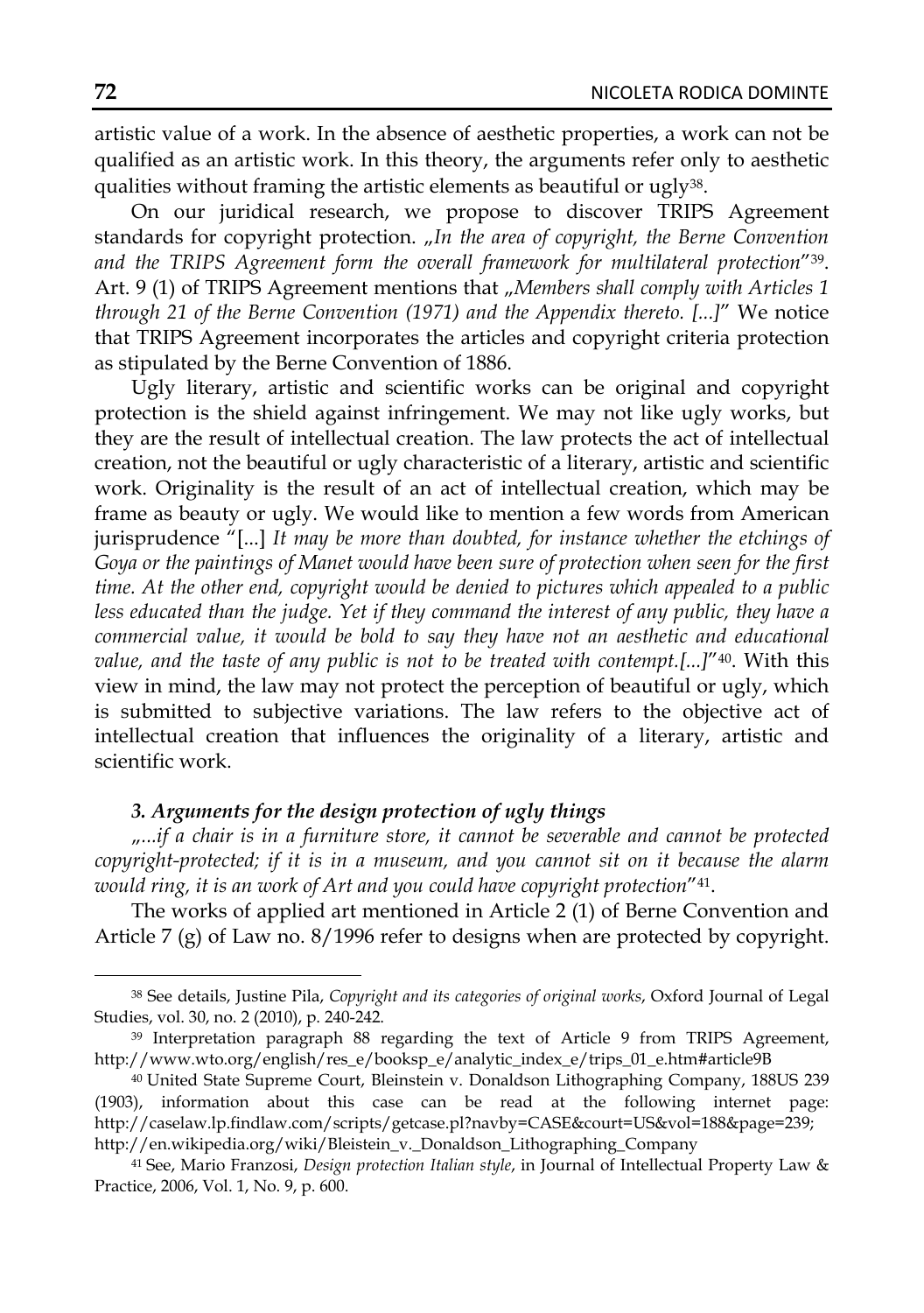Article 17 from the Directive 98/71/EC on the legal protection of designs mentions that "*A design protected by a design right registered in or in respect of a Member State in accordance with this Directive shall also be eligible for protection under the law of copyright of that State as from the date on which the design was created or fixed in any form. The extent to which, and the conditions under which, such a protection*  is conferred, including the level of originality, shall be determined by each Member *State*".

In the light of Directive 98/71/EC, the European Court of Justice observed the revival of copyright protection for designs, which have entered the public domain, as a consequence of the fact that the protection resulting from registration has ceased. It is essential to mention that a design will have copyright protection if it may possess artistic value42. Nevertheless, the words beautiful or ugly are not conditional adjectives for the artistic value of any design.

Under the Romanian law, a design will have to fulfill the condition of originality in order to be copyright protected. This allegation is based on Article 7 of Law no. 8/1996. Also, the Romanian High Court of Cassation and Justice assert that a design will have copyright protection if it is original. Originality is defined as the print of author personality regardless the value of the work<sup>43</sup>. Again, the words beautiful or ugly are not conditional adjectives for the artistic value of any design.

Therefore, we would like to reiterate the initial question -whether or not an author of a particular registered design can obtain protection as a result of the act of creation regardless of the aesthetic value of the work.

The juridical protection of a design is obtained through registration at national, community or international level. The main conditions for registration are novelty and individual character.

In accordance with article 6 (2) from Law no. 129/1992 on Protection of Designs "*A design shall be deemed to be new if no identical design was rendered available to the public prior to the date of filing the application for registration or, if the priority was claimed, before the priority date*". Novelty is analysed on the basis of an objective criterion which does not imply questioning the aesthetic value of the design.

In accordance with article 6 (4) from Law no. 129/1992 "A design shall be *deemed to have individual character if the overall impression it produces on the informed user differs from the one produced on such a user by any design rendered available to the* 

<sup>42</sup> See, Case C-168/09, Flos SpA v Semeraro Casa e Famiglia SpA, http://eur lex.europa.eu/ LexUriServ/LexUriServ.do?uri=CELEX:62009CJ0168:EN:HTML

<sup>&</sup>lt;sup>43</sup> Înalta Curte de Casație și Justiție, Secția I civilă, decizia nr. 886 din 10 februarie 2012, the text of this case may be read at the following internet page: http://www.scj.ro/SC%20rezumate% 202012/SC%20I%20dec%20r%20886%202012.htm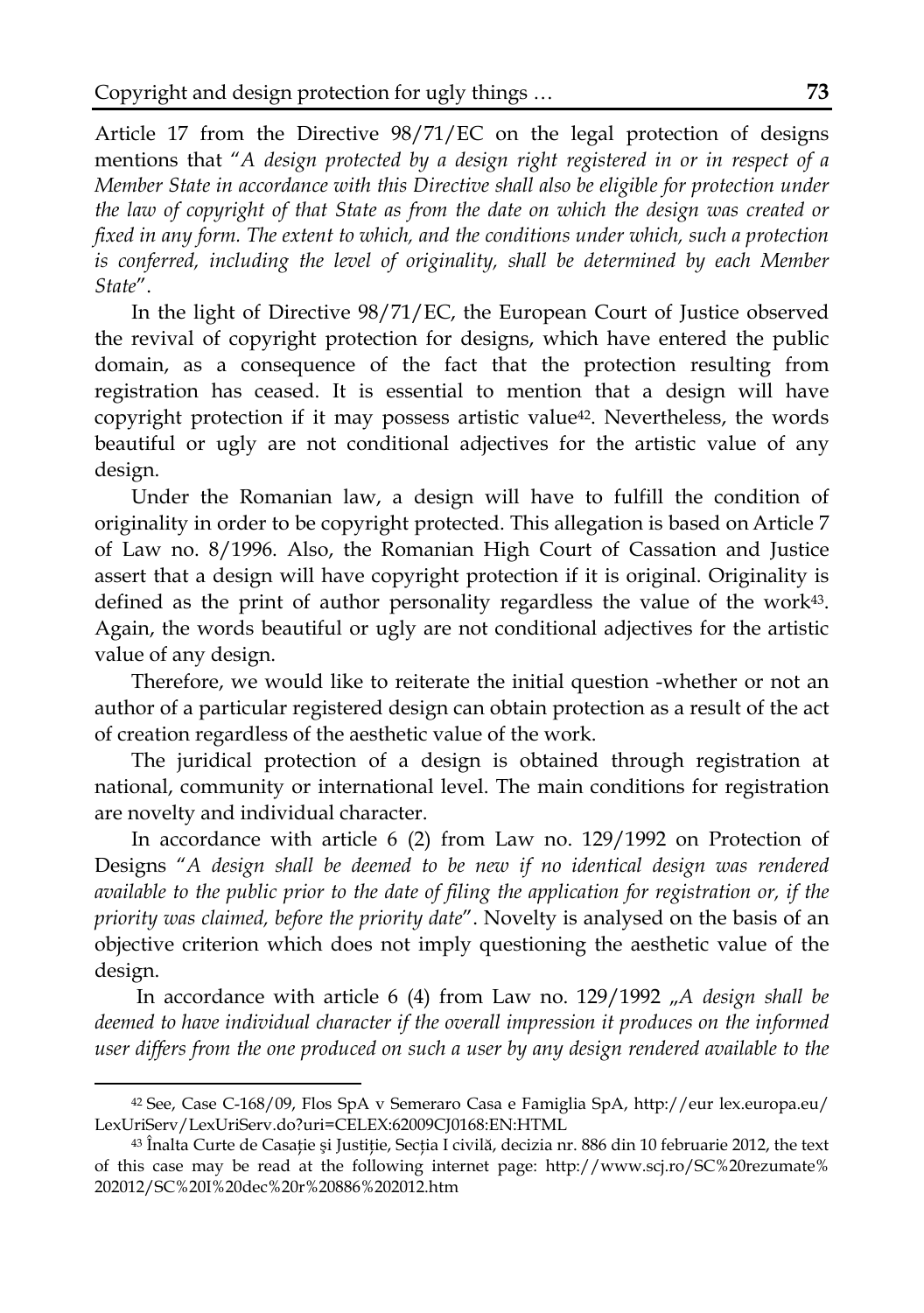*public before the date of filing the application for registration, or before the priority date, if the priority was claimed*". Should the informed user take into consideration the beautiful or ugly nature of a design when he or she analyses the individual character?

Article 6 (1) from Regulation no. 6/2002 on Community Designs "*A design shall be considered to have individual character if the overall impression it produces on the informed user differs from the overall impression produced on such a user by any design which has been made available to the public [...]*".

One may easily detect the identity of article 6 (4) from Law no. 129/1992 and article 6 (1) from Regulation no. 6/2002. Also, we would like to mention that the same text can be found in Article 5 (1) from Directive  $98/71/EC^{44}$ . The key words from these articles are *informed user* and *overall impression*.

Individual character may be viewed as a subjective condition with the informed user as a standard of appreciation. Impression is the subjective conviction of a natural person. On the other hand, it appears that overall impression is deployed of objective elements, since the informed user possesses all the necessary knowledge about designs regarding a certain product from the market45. Nevertheless, the European national jurisprudence give a different interpretation of this concept in the direction that the informed user may be a specialist in that field, a 5-year old child or someone who bought and used a product for a certain period of time46.

The law refers only to a different overall impression independently of any connection with beautiful or ugly elements of design. The informed user is not an art critic who analyses the positive or negative aesthetic value of the design. The informed user is described as a natural person acquainted with the designs from a certain field, in absentia of an ordinary definition. His role is to give an expert opinion regarding the resemblances and differences between two designs without any concern for the aesthetic value.

It was asseverated that the informed user must analyse the resemblances between inessential elements and differences between essential elements, under the Community jurisprudence47. We estimate that essential elements may be *ugly*, but original. The concept of originality does not prohibit the presence of ugly elements in a literary, artistic or scientific work.

<sup>44</sup> The text of Directive 98/71/EC can be read at the following internet page: http://eur-lex.europa.eu/LexUriServ/LexUriServ.do?uri=CELEX:31998L0071:EN:HTML

<sup>45</sup> See, Henning Hartwig, *The concept of reciprocity in European design law*, in Journal of Intellectual Property Law & Practice, 2010, Vol. 5, No. 3, p. 188.

<sup>46</sup> For detailes, David Stone, *Some clarity, some confusion: 12 P&G Reckitt Benckiser decisions help explain registered Community designs*, in Journal of Intellectual Property Law & Practice, 2008, Vol. 3, No. 6, pp. 380 - 381.

<sup>47</sup> See, José J.Izquierdo Peris, *Enforcement of Community Designs by Alicante Courts: a promising start*, in Journal of Intellectual Property Law & Practice, 2007, Vol. 2, No. 1, p. 46.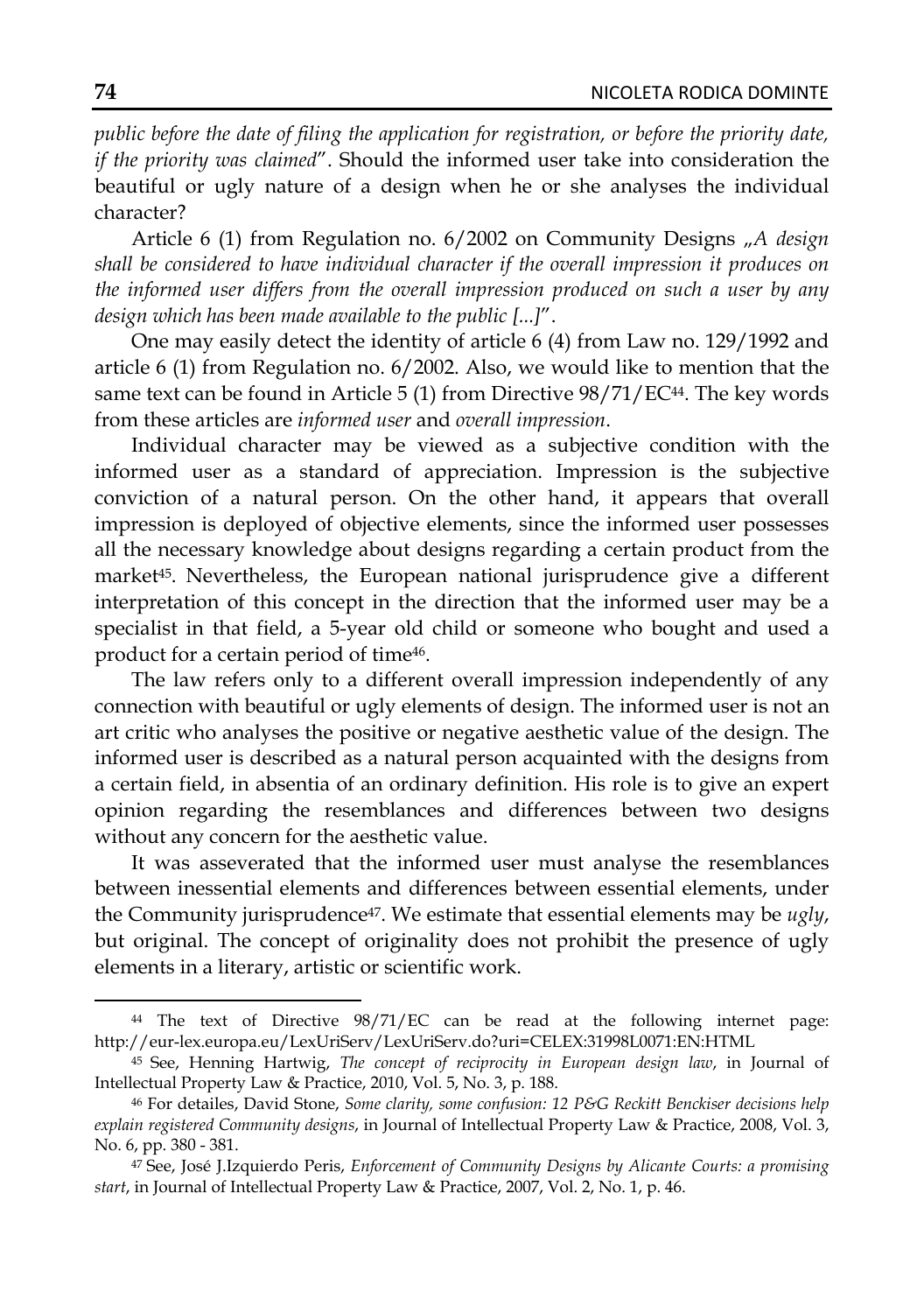On a different opinion<sup>48</sup>, ugly designs fail to stand for an individual character, since they are too prosaic. In this view, copyright protection might slow down the activity of creation and design by building walls and barriers difficult to surpass.

From a semantic point of view, the word "*prosaic*" refers to things that lack originality. Taking into consideration the juxtaposition between "*ugliness*" and "*prosaic*" explains the inappropriateness of such approach when it comes to designs and models, for jurisprudence reveals that originality is an important component of the novelty criterion that must be fulfilled for the registration of designs49.

We consider that law does not distinguish between beautiful or ugly designs. Novelty and individual character may be equally fulfilled by an ugly design, if this design is the result of the author's creative act.

#### *4. Conclusions*

A work of art is beautiful if it is pleasant for the eye and human mind. The opposite of beauty is ugliness, something that is not liked by human senses. From a semantic point of view, "art" is a word that designates human activity which gave birth to pieces of work with aesthetic values, whereas ugliness is  $, ...$  the *opposite of beauty which covers a part of aesthetics*"50.

Since we cannot ignore ugly works or designs, should we protect them? The law does not give protection in accordance with the positive or negative artistic message that can be developed. When a design is contrary to the public order, it cannot be protected; nevertheless, not all ugly designs are contrary to the public order.

The main conclusion is that law does not differentiate between beautiful and ugly works and designs, which means that protection can be granted if validity criteria are fulfilled.

#### **References:**

 $\overline{\phantom{a}}$ 

[1] Simpson, K. (2010). Viennese art, ugliness, and the Vienna school of art history: the vicissitudes of theory and practice, Journal of Art Historiography, (3).

[2] Bayley, S. (2010), Ugly:The Aesthetic of Everything, Goodman Fiell, London.

[3] Spong, H. (2011), Individualiy and freedom: from aesthetic individualism to a modern approach, New York University Journal of Law & Liberty, vol. 6:1/2011.

[4] Metcalf, J., Thompson, D., (2003).Oxford English Dictionary, Oxford University Press.

<sup>48</sup> Mario Franzosi, *Design protection Italian style*, in Journal of Intellectual Property Law & Practice, 2006, Vol. 1, No. 9, p. 601.

<sup>49</sup> See, Nicoleta Rodica Dominte, *Originalitatea – privire comparativă între dreptul de autor şi desene şi modele,* in Romanian Intellectual Property Law Review no. 1/2012, pp. 129–133.

<sup>50</sup> Karl Rosenkranz, *O estetică a urâtului*, Editura Meridian, Sibiu, 1984, p. 26.